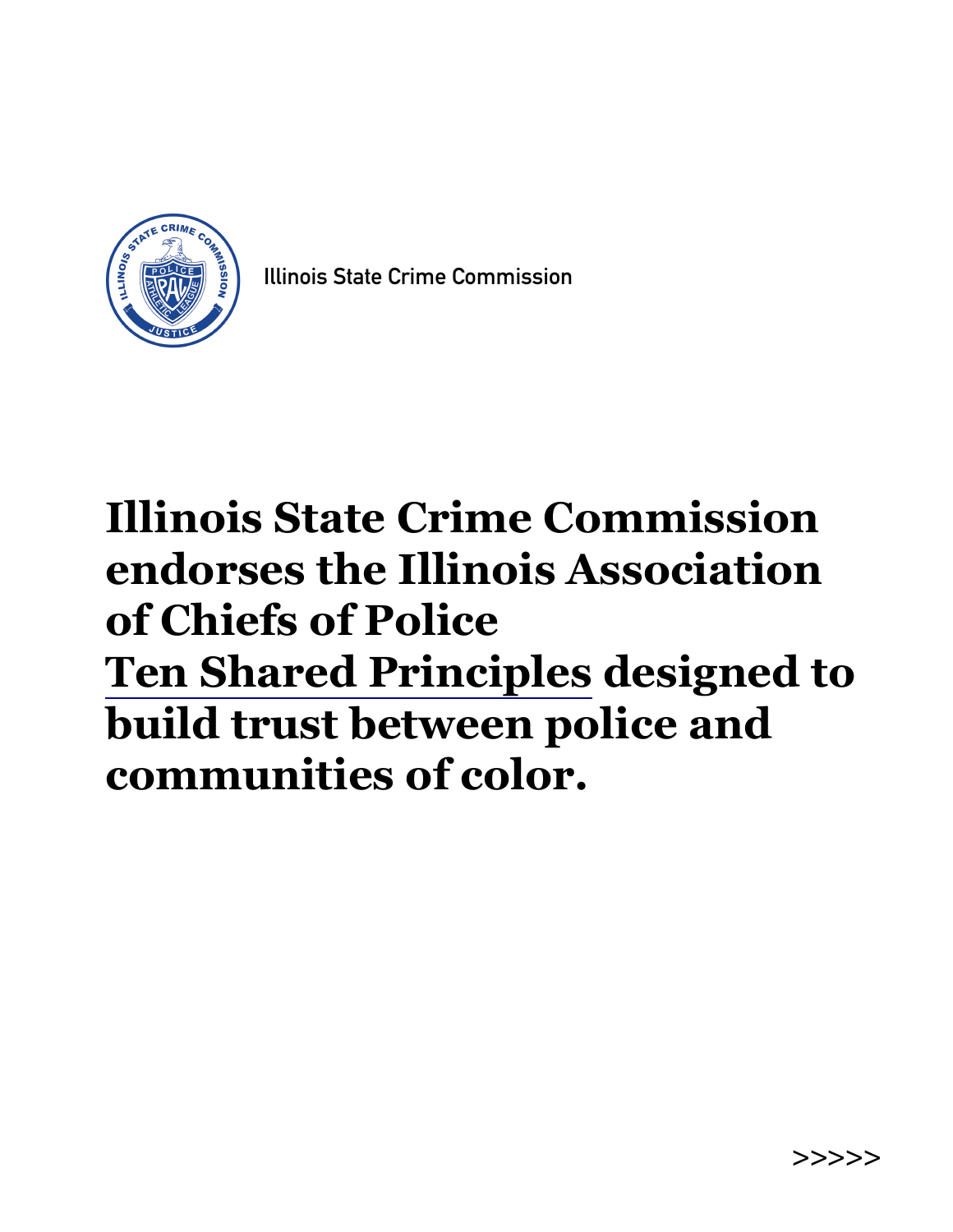

### **TEN SHARED PRINCIPALS**

adopted Illinois Association Chiefs of Police

- 1. We value the life of every person and consider life to be the highest value.
- 2. All persons should be treated with *dignity and respect*. This is another foundational value.
- 3. We *reject discrimination* toward any person that is based on race, ethnicity, religion, color, nationality, immigrant status, sexual orientation, gender, disability, or familial status.
- 4. We endorse the six pillars in the report of the President's Task Force on 21st Century Policing. The first pillar is to *build and rebuild trust* through procedural justice, transparency, accountability, and honest recognition of past and present obstacles.
- 5. We endorse the four pillars of *procedural justice*, which are fairness, voice (i.e., an opportunity for citizens and police to believe they are heard), transparency, and impartiality.
- 6. We endorse the values inherent in *community policing*, which includes community partnerships involving law enforcement, engagement of police officers with residents outside of interaction specific to enforcement of laws, and problem-solving that is collaborative, not onesided.
- 7. We believe that developing strong ongoing *relationships* between law enforcement and communities of color at the leadership level and street level will be the keys to diminishing and eliminating racial tension.
- 8. We believe that law enforcement and community leaders have a mutual responsibility to encourage all citizens to gain a better understanding and knowledge of the law to assist them in their interactions with law enforcement officers.
- 9. We support *diversity* in police departments and in the law enforcement profession. Law enforcement and communities have a mutual responsibility and should work together to make a concerted effort to recruit diverse police departments.
- 10. We believe de-escalation training should be required to ensure the safety of community members and officers. We endorse using deescalation tactics to reduce the potential for confrontations that endanger law enforcement officers and community members; and the principle that human life should be taken only as a last resort.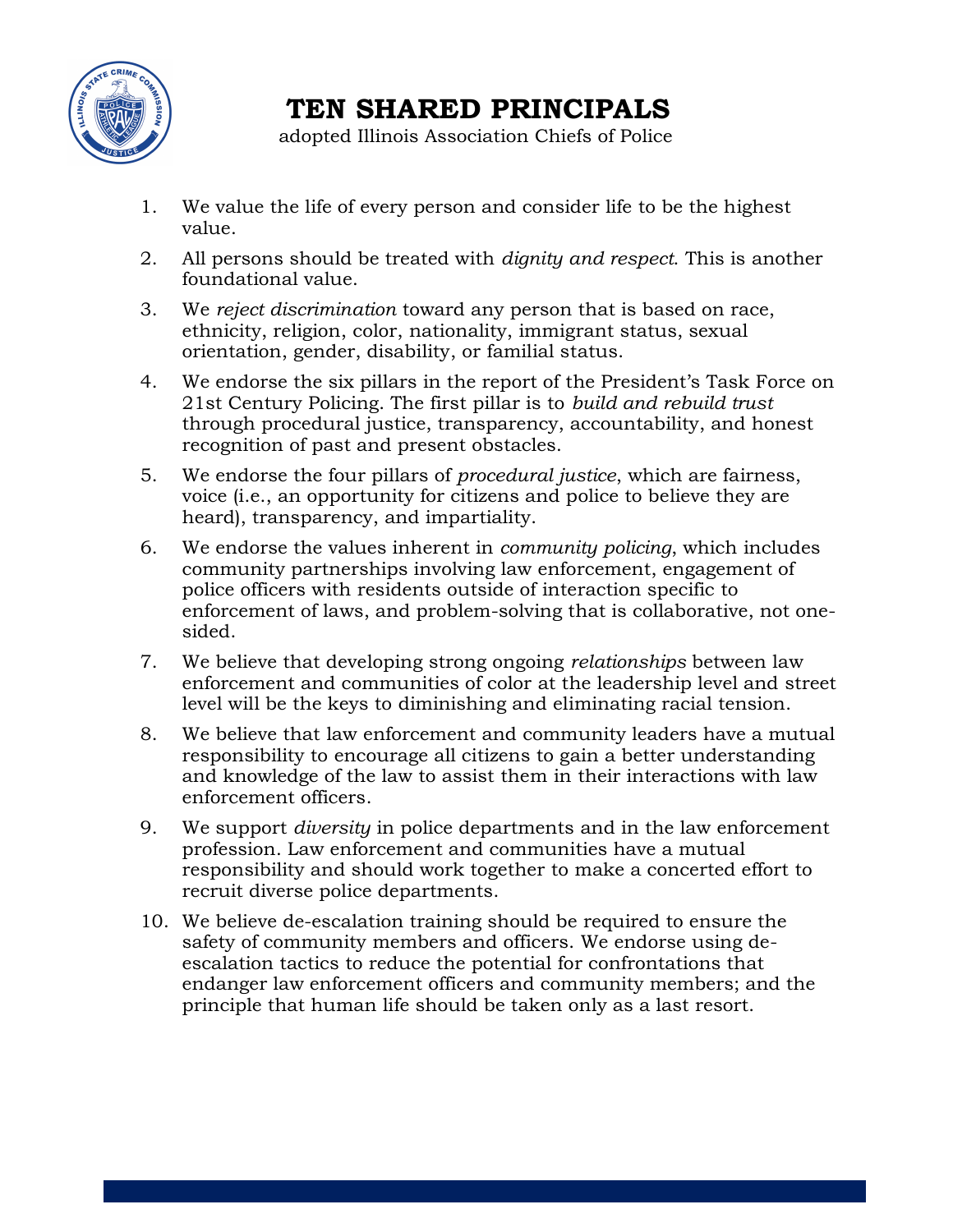

## **Executive Summary of the Six Pillars by Topic**

#### *Pillar One: Building Trust & Legitimacy*

- Changing the culture of policing-guardian versus warrior culture of policing
- Role of policing in past injustices
- Culture of transparency and accountability
- Procedural justice: internal legitimacy
- Positive nonenforcement activities
- Research crime-fighting strategies that undermine or build public trust
- Community surveys
- Workforce diversity
- Decouple federal immigration enforcement from local policing

#### *Pillar Two: Policy & Oversight*

- Community input and involvement
- Use of force
- Nonpunitive peer review of critical incidents
- Scientifically supported identification procedures
- Demographic data on all detentions
- Mass demonstration policies
- Local civilian oversight
- No quotas for tickets for revenue
- Consent and informed search and seizure
- Officer identification and reason for stops
- Prohibit profiling and discrimination, in particular as it relates to LGBT and gender nonconforming populations
- Encourage shared services between jurisdictions
- National Register of Decertified Officers

#### *Pillar Three: Technology & Social Media*

- New technology standards for compatibility and interoperability
- Address human rights and privacy concerns
- Technology designed considering local needs and people with special needs
- Body-worn cameras and other emerging technologies
- Public records laws-update to keep up with emerging technologies
- Transparency and accessibility for the community through technology
- Develop new less than lethal technology

#### *Pillar Four: Community Policing & Crime Reduction*

- Community engagement in managing public safety
- Infuse community policing throughout law enforcement organizations
- Use multidisciplinary teams
- Protect the dignity of all
- Neighborhood problem solving
- Reduce aggressive law enforcement that stigmatizes youth
- Address the school-to-prison pipeline
- Youth engagement